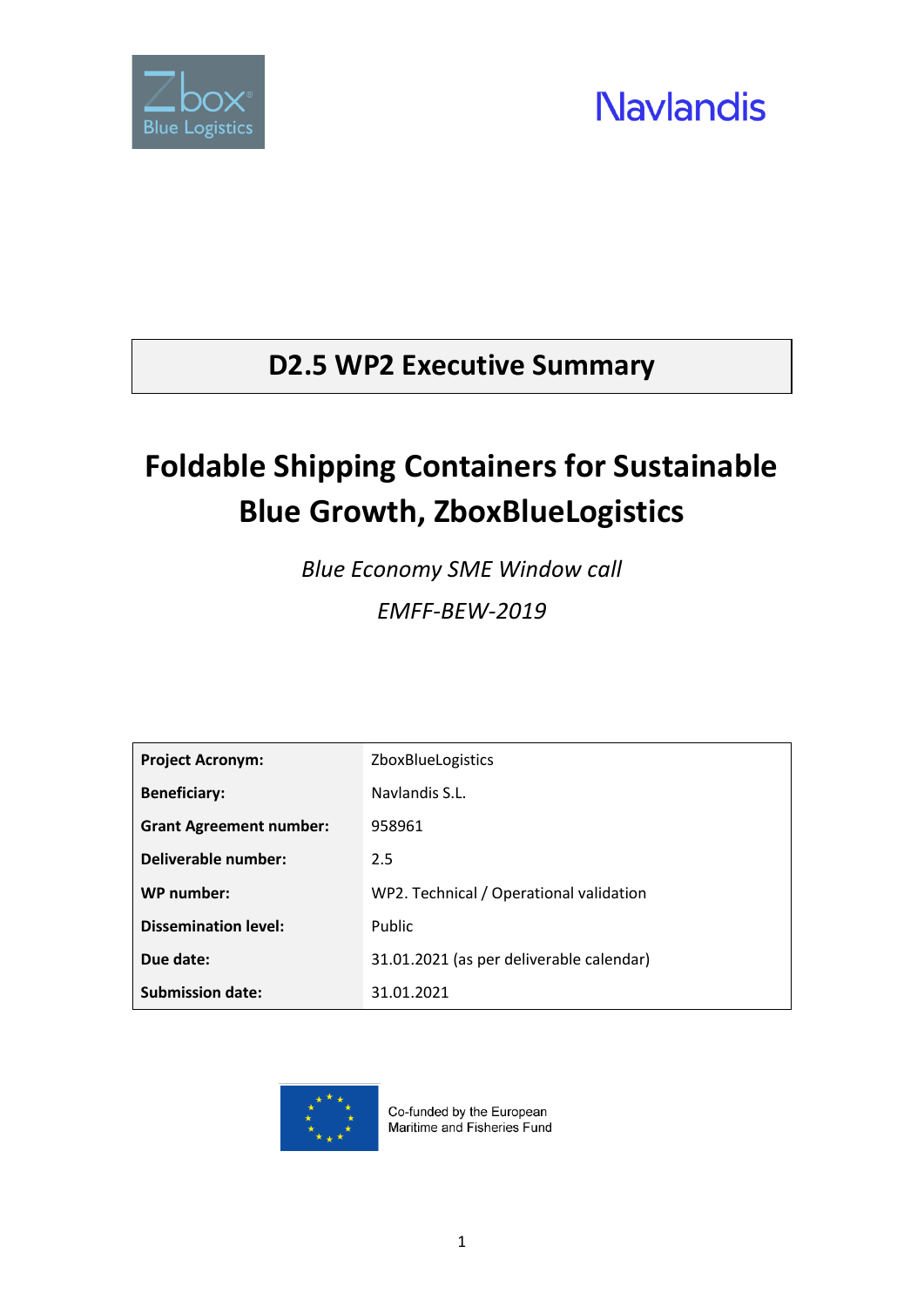

#### Table of contents

|   | 2.3 |  |  |  |
|---|-----|--|--|--|
|   |     |  |  |  |
| 3 |     |  |  |  |

| <b>HISTORY OF CHANGES</b> |                          |                 |  |
|---------------------------|--------------------------|-----------------|--|
|                           | Version Publication date | Change          |  |
| 1.0                       | 31.01.2021               | Initial version |  |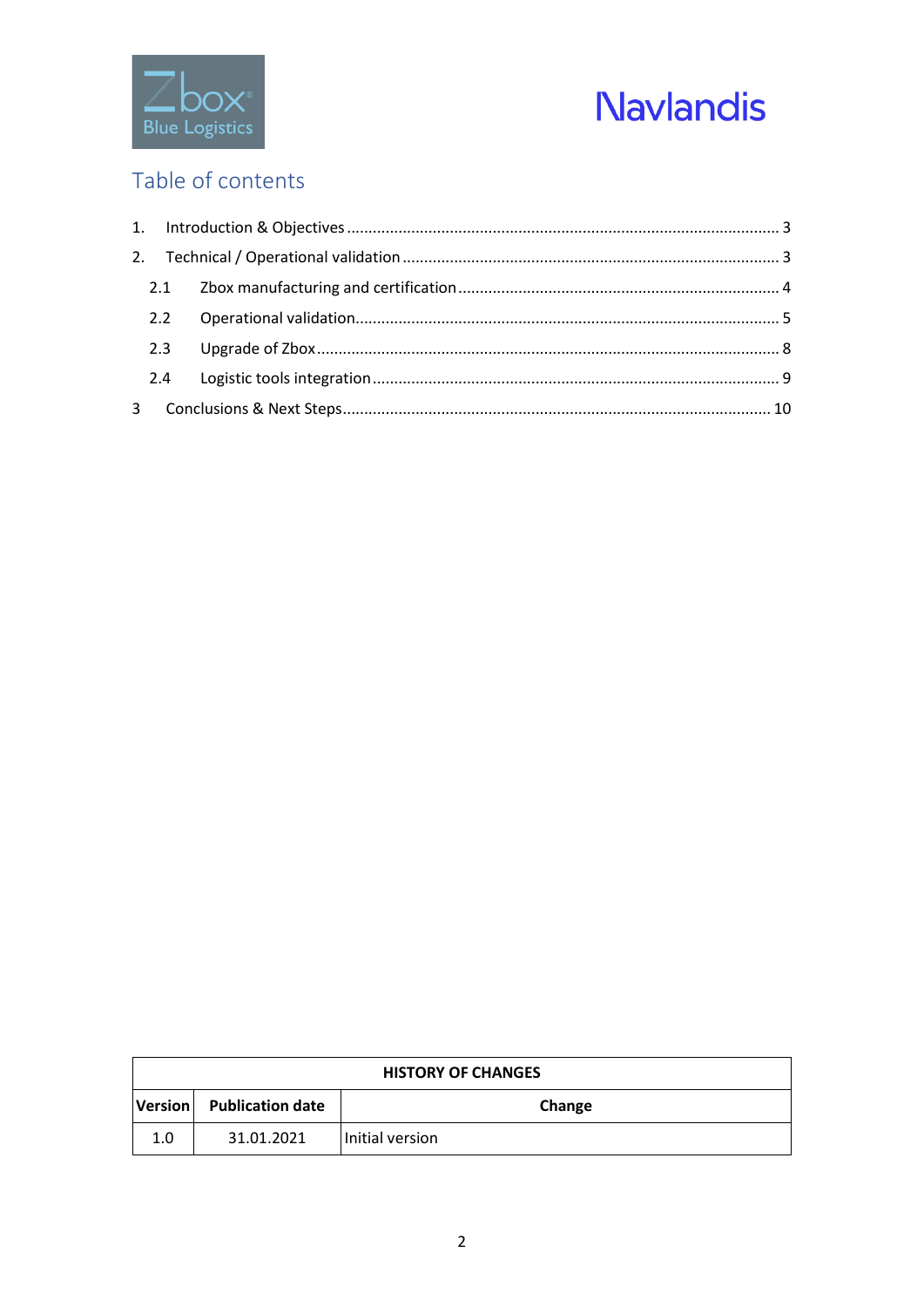

#### <span id="page-2-0"></span>1. Introduction & Objectives

In view of the paramount need of efficient container fleet management, NAVLANDIS has redesigned the shipping container to the next level. Zbox is a patented ISO shipping container based on innovative Z-folding mechanism. Zbox easily folds to bundle a stack of 5 Zbox units and transport them in the space of 1 standard box (5 in 1). Robust as standard containers, Zbox has been designed to minimize empty container travels towards changing the global logistics in a more efficient and sustainable supply chain. The project *ZboxBlueLogistics* will perform a thorough validation inland and on board of routes with early adopters. The global expansion, with +20.000 Zbox units, expects to generate relevant socioeconomic impacts, such job creation (around 80 new jobs) and environmental benefits (e.g. savings of 30 Mton  $CO<sub>2</sub>$ ).

This deliverable summarizes the work performed and the conclusions extracted of the Work Package 2 of the project, entitled "Technical / Operational validation", whose purposes were:

- To manufacture 15 Zbox containers,
- Certificate them (ISO and CSC),
- Test them on maritime and land trips,
- Analyse their performance,
- And with the lessons learned, to prototype a new improved version, and certificate it.
- Design, prototype and test an IoT device for the Zbox containers.

#### <span id="page-2-1"></span>2. Technical / Operational validation

Most R&D projects use iterative processes in order to achieve marketable products. *ZboxBlueLogistics* project includes two iterations [\(Figure 1\)](#page-2-2) where an industrial series of Zbox containers is manufactured, tested, inspected and with the conclusions of all the process, an enhanced version of Zbox is created.



*Figure 1. Iterative process followed in Zbox Blue Logistics project.*

<span id="page-2-2"></span>The first turn to this loop corresponds to WP2 of the project, where an industrial series of 15 Zbox units have been manufactured, tested on field, then inspected, and a new version prototype has been designed and constructed.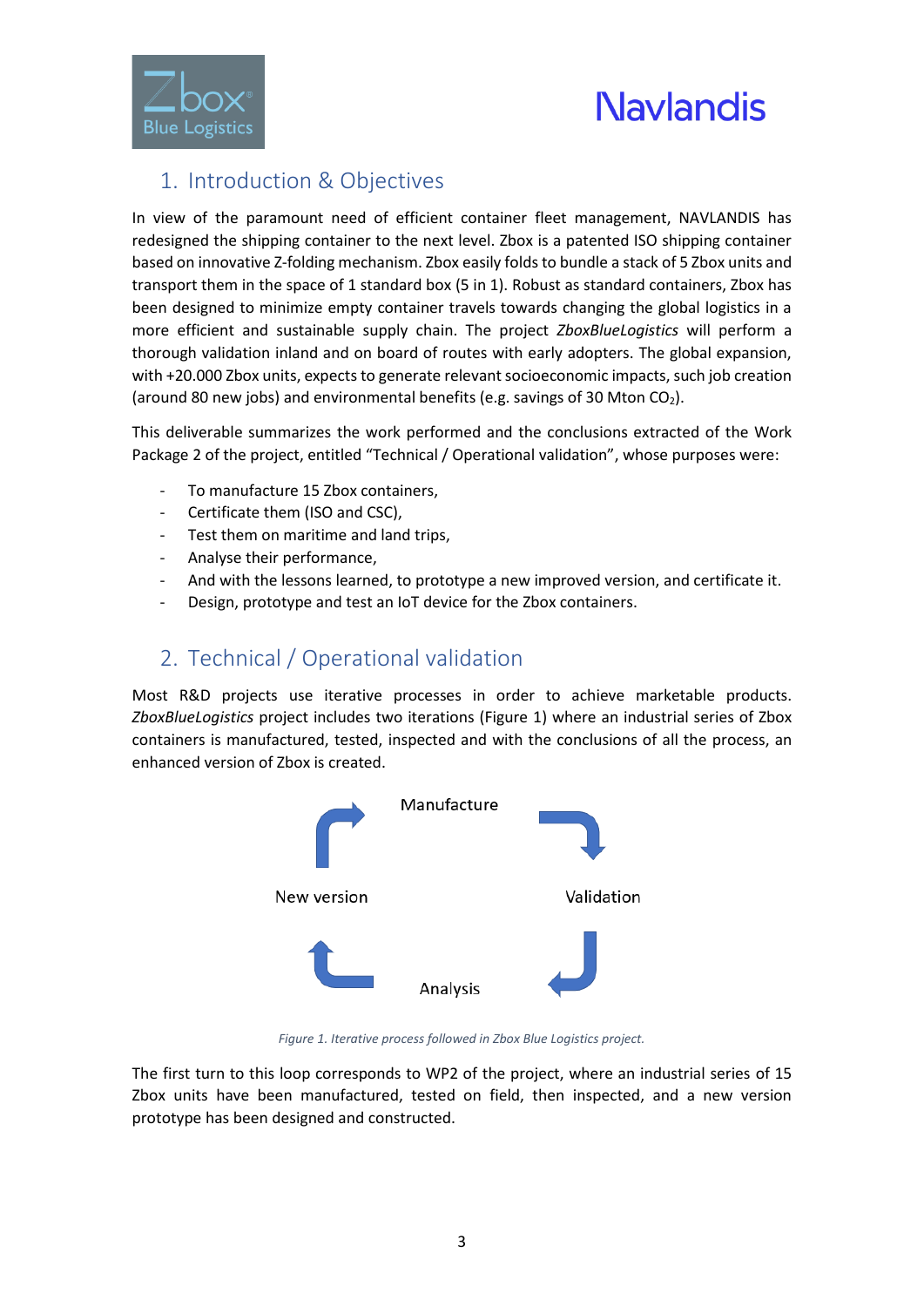

#### <span id="page-3-0"></span>2.1 Zbox manufacturing and certification

The first months of the task were dedicated to the manufacture of the fifteen units of Zbox 20' size [\(Figure 2](#page-3-1) and [Figure 3\)](#page-3-2).



*Figure 2. Manufacturing activities*

<span id="page-3-1"></span>

*Figure 3. Finished containers at depot.*

<span id="page-3-2"></span>Prior to the start of Zbox Blue Logistics project, the design of the containers was already certified as per ISO 1496 standard, in both folded and unfolded state. But Navlandis wanted to go further and during WP2 conducted also the certification of the bundle of five folded containers. So it has been proved that both the container and the bundle are nine-stacking and can travel in any place of the boat [\(Figure 4\)](#page-4-1).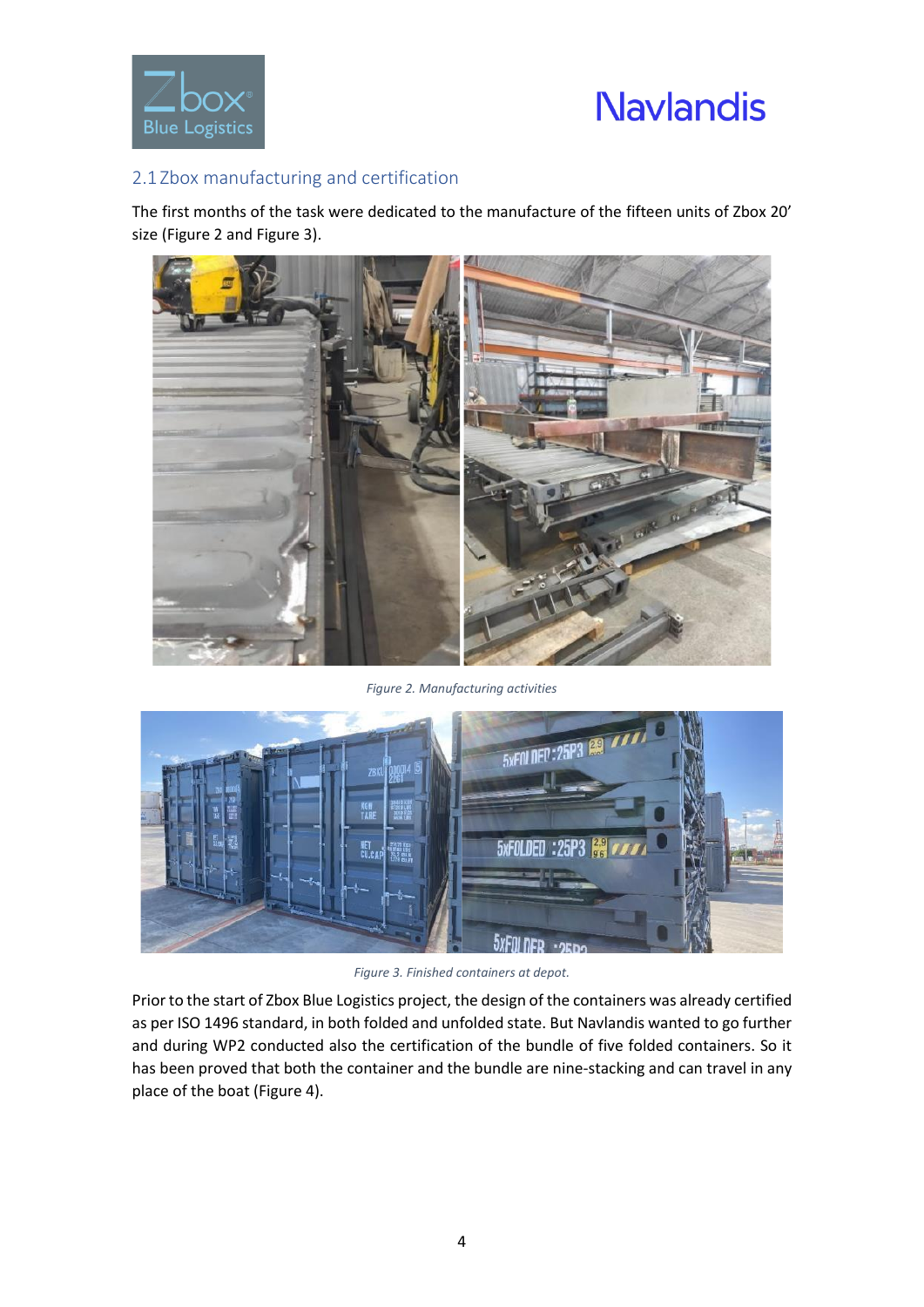



*Figure 4. Finished containers at depot.*

<span id="page-4-1"></span>CSC certifications of each manufactured unit were also conducted successfully, and it was also issued the Customs Seal Approval [\(Figure 5\)](#page-4-2). After that, the containers were ready to travel.



*Figure 5. The Under Customs Seal approval plate of the Zboxes.*

#### <span id="page-4-2"></span><span id="page-4-0"></span>2.2Operational validation

The fifteen manufactured containers underwent testing in real field, on land and sea travels.

A round trip by sea was completed, departing from Navlandis headquarters in Valencia (Spain) with destination Bata (Equatorial Guinea), with one Zbox container unfolded and loaded, and five folded containers in a bundle [\(Figure 6\)](#page-5-0).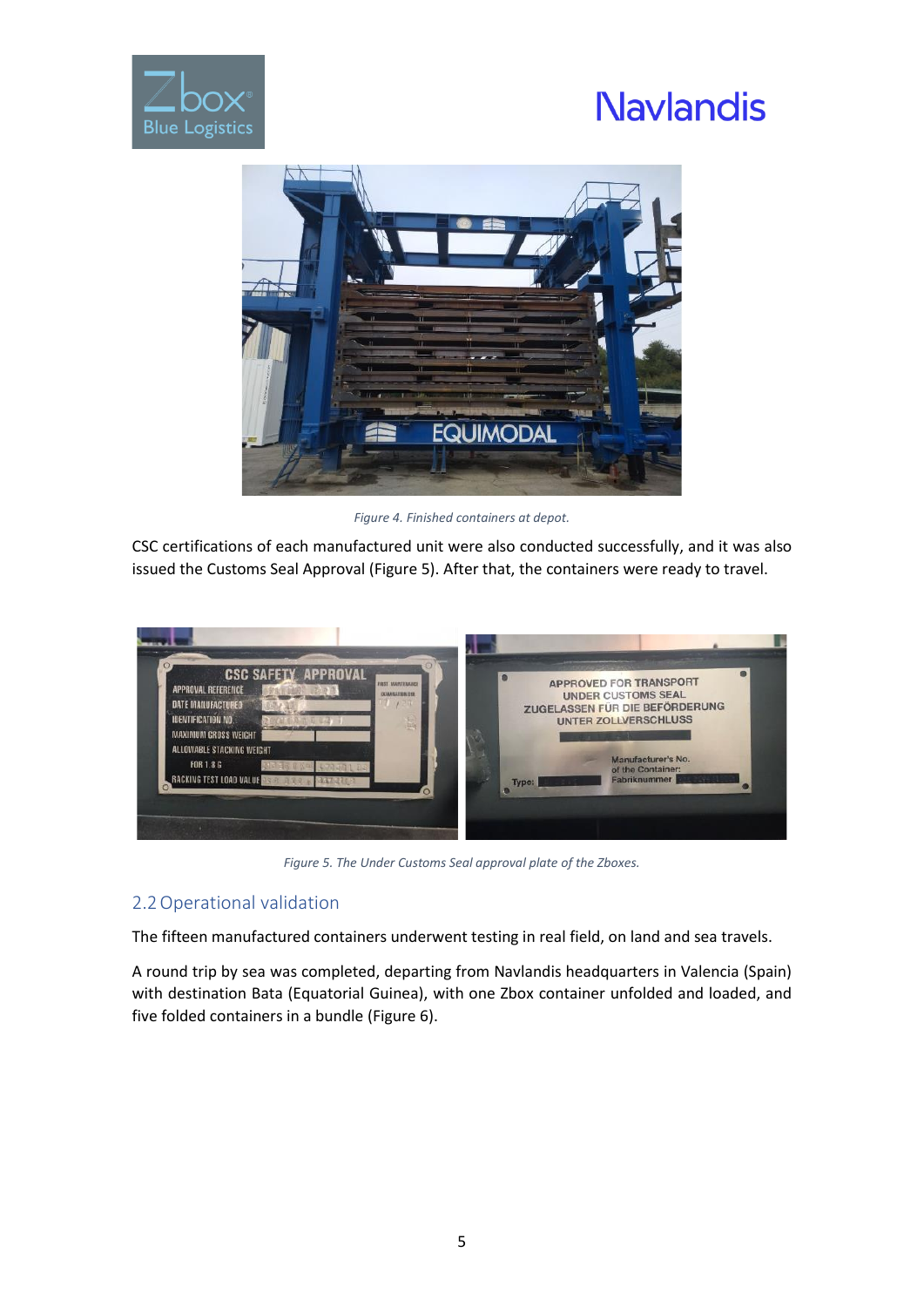



*Figure 6. Unloading and loading process carried out at the Port of Bata.*

<span id="page-5-0"></span>Zbox containers have been also tested in several road trips, both unfolded and loaded, and empty and folded (bundled), [Figure 7.](#page-5-1) Starting from Navlandis headquarters in Valencia (Spain), the containers reached destinations like Toledo, Madrid or Zaragoza. Road trips accumulate today more than 3.000km.



*Figure 7. Zbox loading process (left) and loaded truck with the bundle and the loaded Zbox (right).*

<span id="page-5-1"></span>After each of the trips, a procedure was followed to check whether the load or the containers had been damaged. Navlandis technicians inspected thoroughly the load and the containers [\(Figure 8\)](#page-6-0) and conducted folding and unfolding tests on each container [\(Figure 9\)](#page-6-1).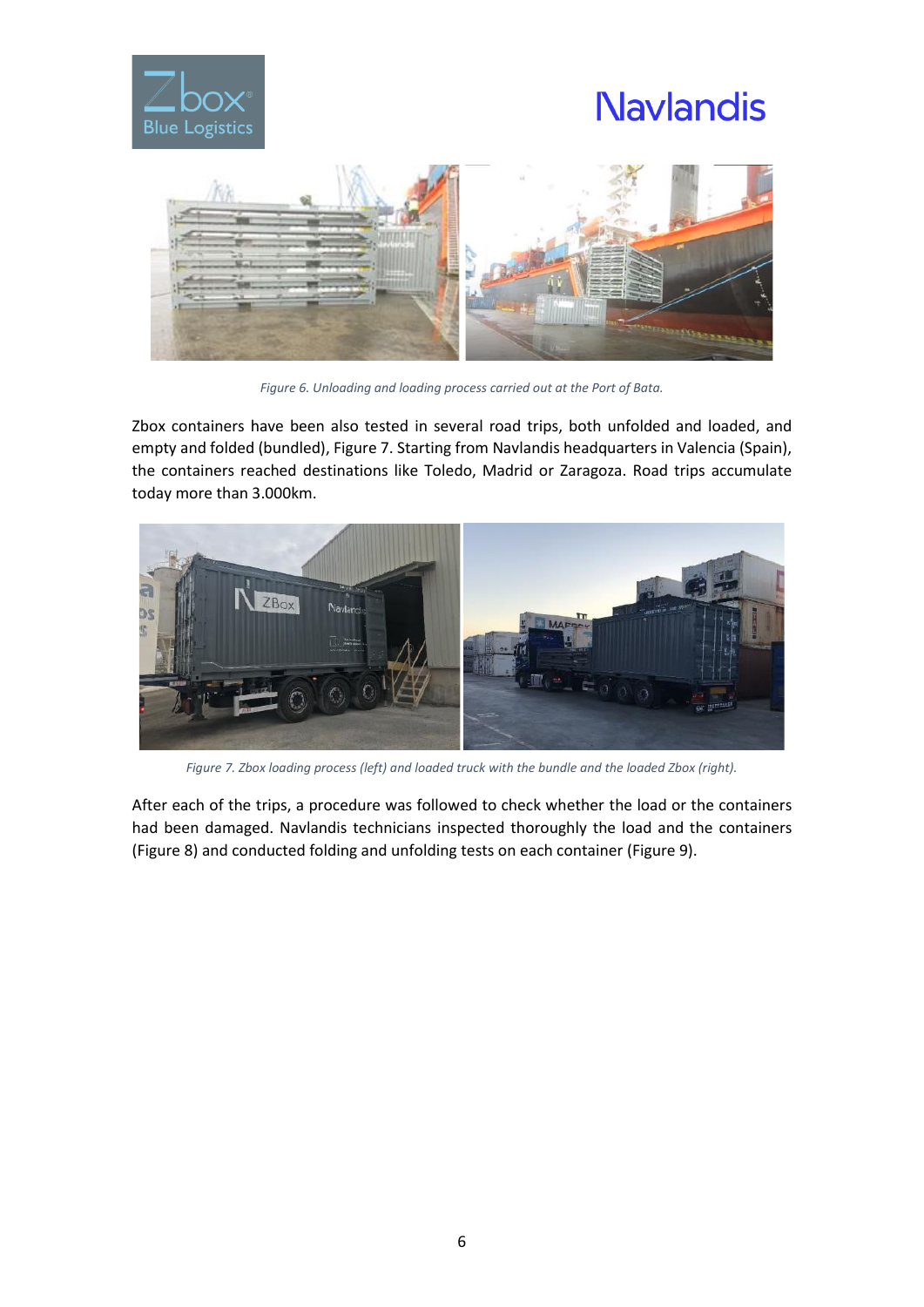



*Figure 8. Zbox inspection at depot*

<span id="page-6-0"></span>

*Figure 9. Zbox folding and unfolding trials at depot*

<span id="page-6-1"></span>Apart from some inevitable bumping and rust appearance [\(Figure 10\)](#page-7-1), the result was that everything worked correctly, included the folding/unfolding mechanisms, so the operational validation was considered successful.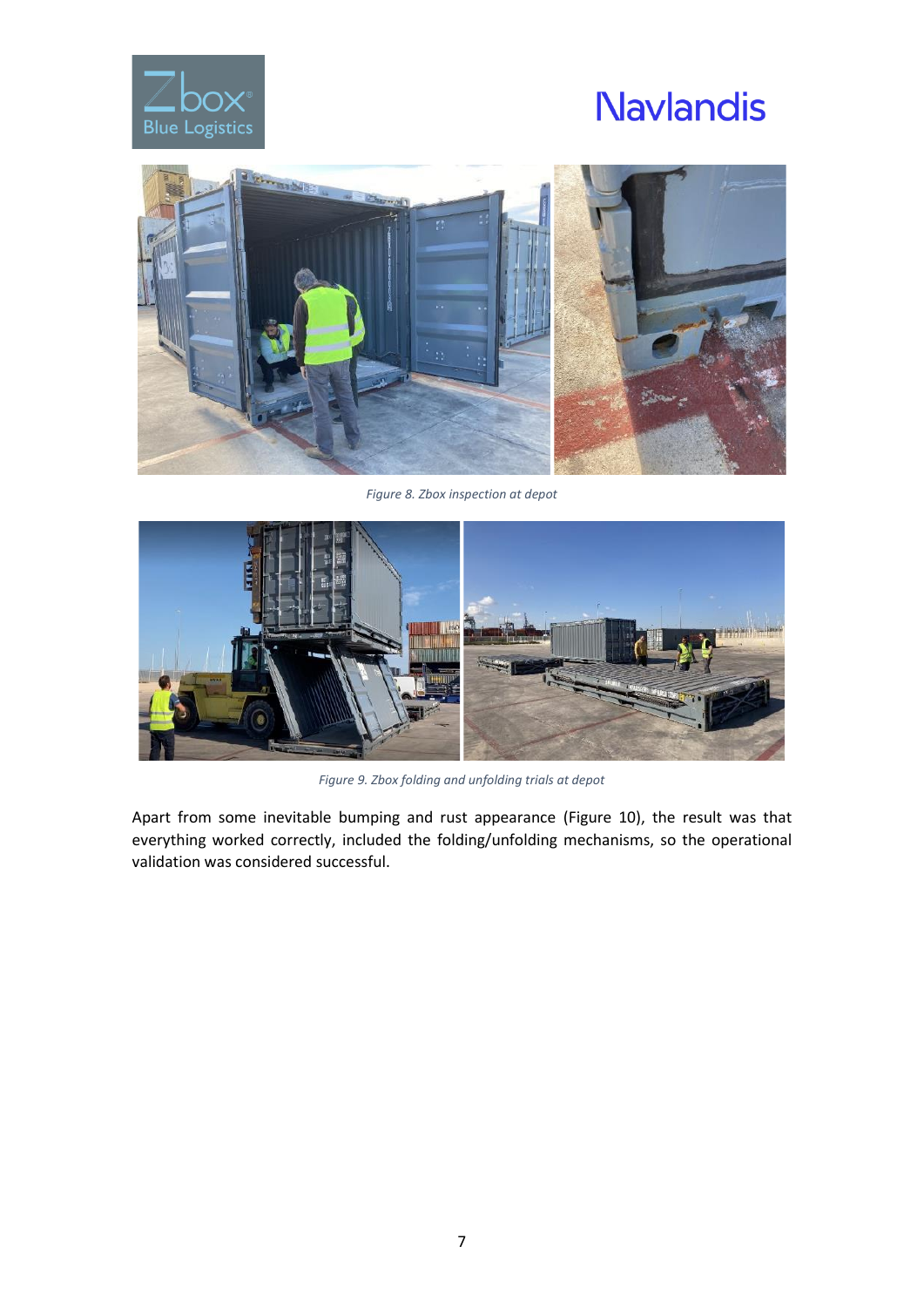



*Figure 10. Some bumping and external rust appeared in the corners*

#### <span id="page-7-1"></span><span id="page-7-0"></span>2.3Upgrade of Zbox

There is always room for improvement, and Navlandis engineers know it.

After their manufacturing and operation experiences, some points of the design could be improved. This is how an upgraded version of Zbox was born: designed, prototyped [\(Figure 11\)](#page-7-2), tested [\(Figure 12\)](#page-8-1), certified and approved.

<span id="page-7-2"></span>

*Figure 11. Updated prototype being processed at Navlandis headquarters*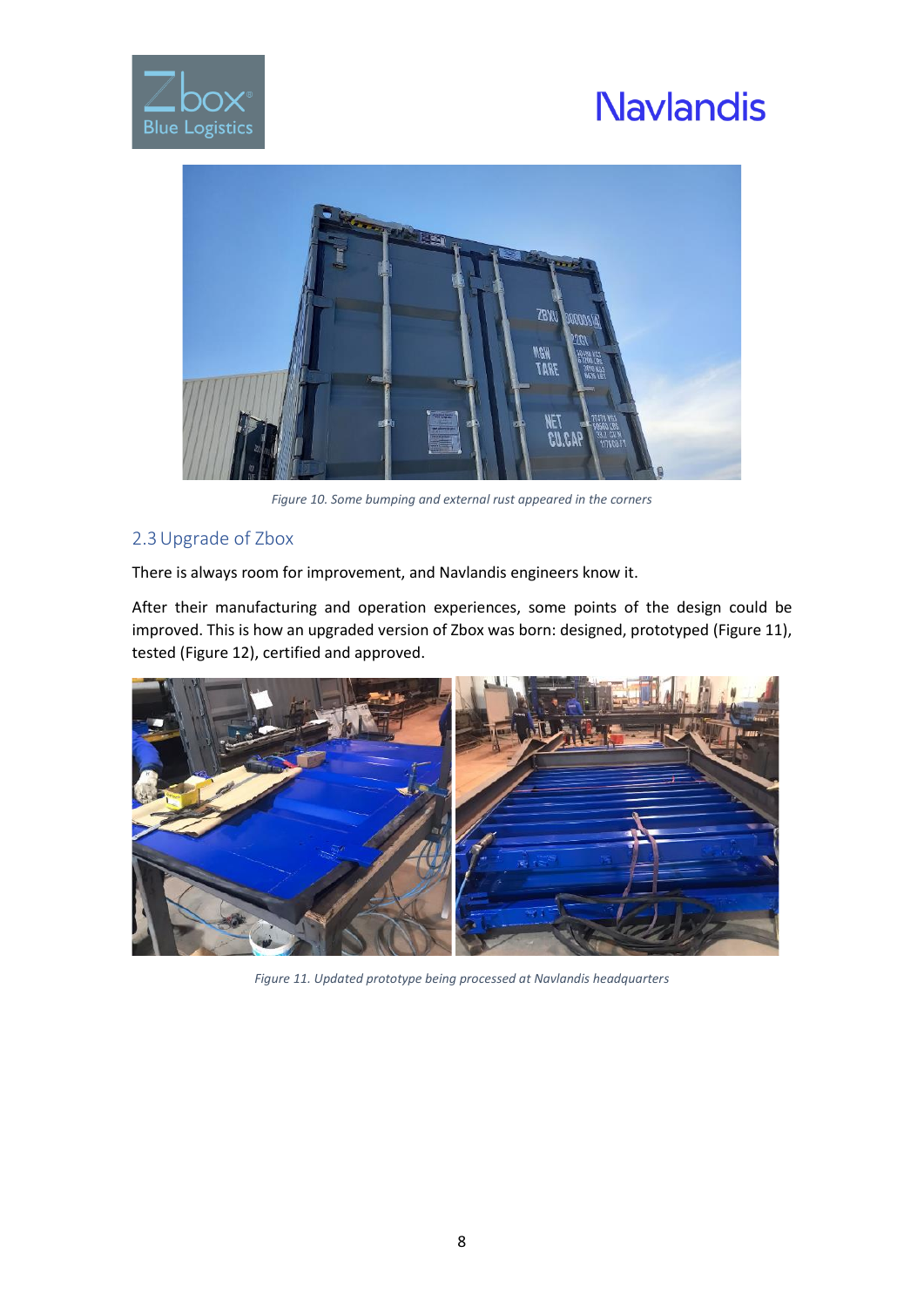



*Figure 12. Prototype being tested at Navlandis headquarters (left) and at the official testing entity (right).*

#### <span id="page-8-1"></span><span id="page-8-0"></span>2.4 Logistic tools integration

In this work package an IoT device for tracking position and status of the Zbox containers has been designed and prototyped.

Two different prototypes were built and tested, and different embeddings inside the container were considered. The second prototype was tested also in one of the road trips, giving satisfactory results.



*Figure 13. F irst prototype (left) and allocation trials (right).*